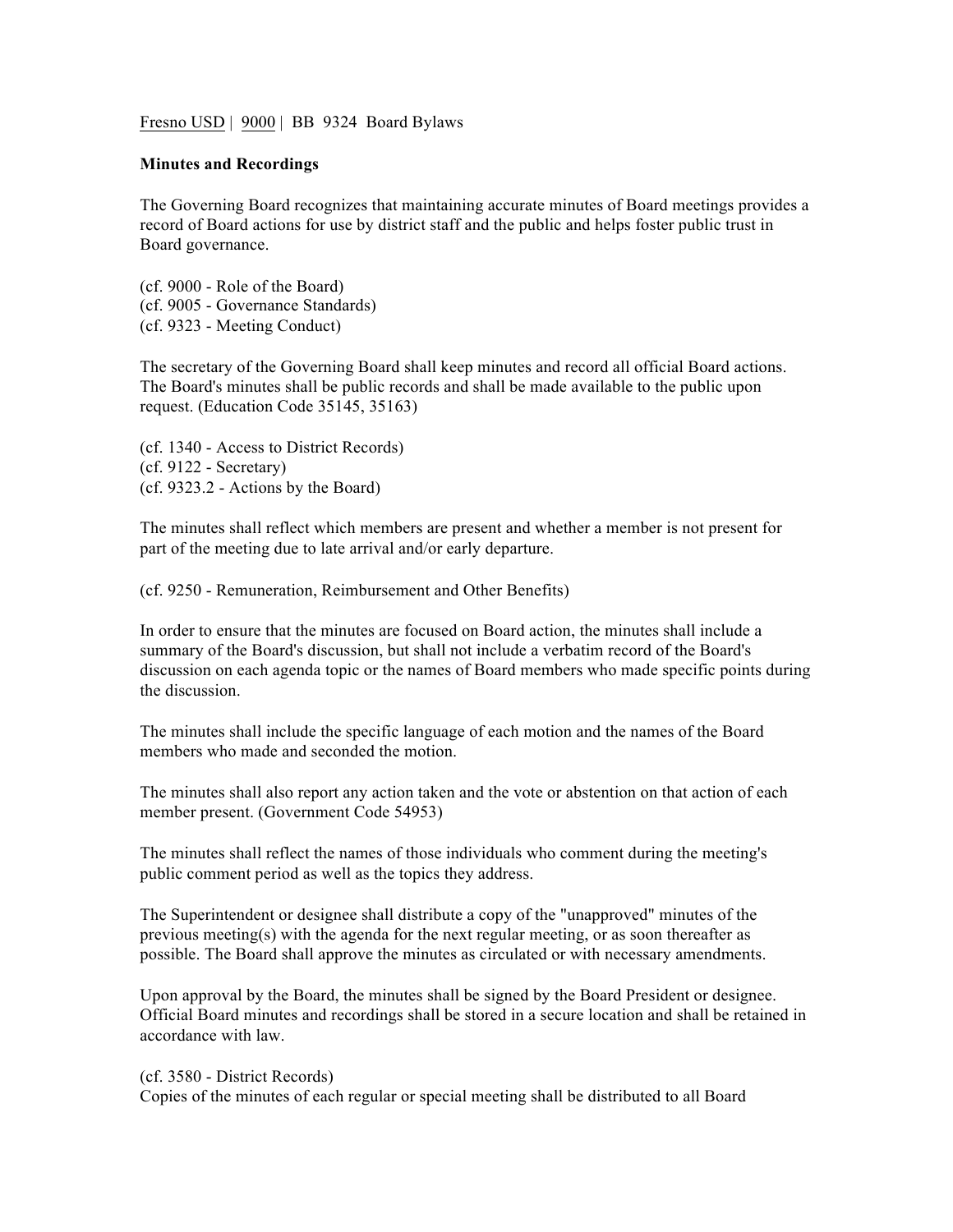members with the agenda for the next regular meeting.

Any minutes or recordings kept for Board meetings held in closed session shall be kept separately from the minutes or recordings of regular and special meetings. Minutes or recordings of closed sessions are not public records. (Government Code 54957.2)

(cf. 9321.1 - Closed Session Conduct and Reports)

Official Board minutes and recordings shall be stored in a fire-proof location.

Recording of Votes

Motions or resolutions shall be recorded as having passed or failed. Individual votes shall be recorded unless the action was unanimous.

Recording or Broadcasting of Meetings

The district may tape, film, or broadcast any open Board meeting and, to the extent practicable, the recorder or camera shall be placed in plain view of meeting participants. Recordings made during regular or special Board meetings are public records. They shall be kept for at least 30 days and upon request shall be made available for inspection by members of the public on a district recorder without charge. (Government Code 54953.5)

Fresno Unified School District does not harass, intimidate, or discriminate on the basis of race, color, ethnicity, national origin, ancestry, age, creed, religion, political affiliation, gender, gender identity or expression or genetic information, mental or physical disability, sex, sexual orientation, parental or marital status, military veteran status, or any other basis protected by law or regulation, in its educational program(s) or employment.

Legal Reference: EDUCATION CODE 35145 Public meetings 35163 Official actions, minutes and journals 35164 Vote requirements

PENAL CODE 632 Unlawful to intentionally record a confidential communication without consent of all parties to the communication

GOVERNMENT CODE 54952.2 Meeting defined 54953 Meetings 54953.5 Audio or video recording of proceedings 54953.6 Broadcasting of proceedings 54957.2 Closed sessions; clerk; minute book 54960 Violations and remedies

CODE OF REGULATIONS, TITLE 5 16020-16027 Classification and retention of records